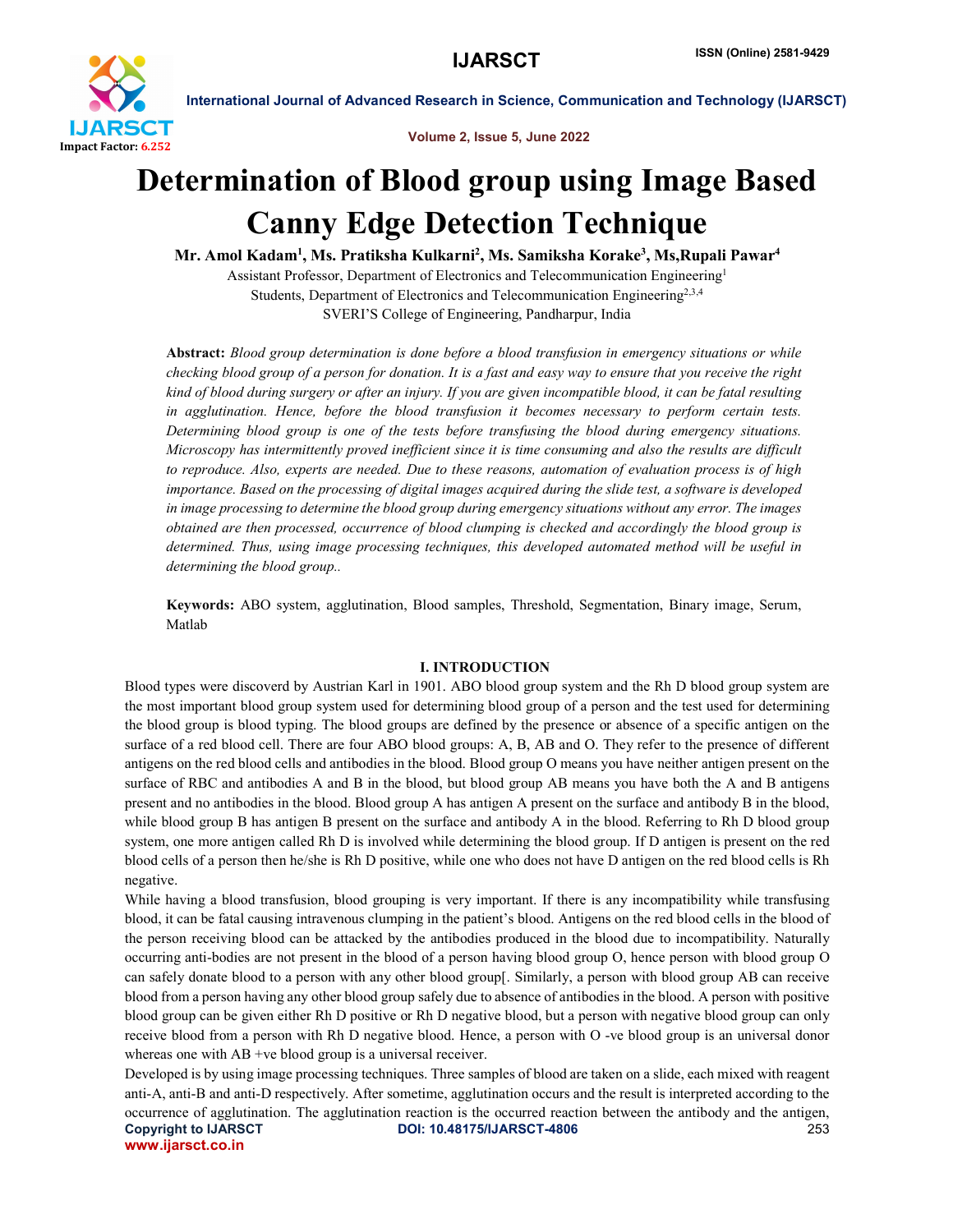

# Volume 2, Issue 5, June 2022

indicating the presence of a particular antigen. The condition of the occurrence of agglutination determines the blood group of the hus, the software developed based on image processing techniques allows detection of agglutination on the slide through an image captured after mixing specific reagents and consequently the

# II. PROPOSED SYSTEM

Firstly, three samples of blood are mixed with three different reagents namely anti-A, anti-B and anti-D are taken on a slide. After sometime, agglutination may or may not occur. After the occurence of agglutination, the slide containing three samples of blood mixed with three different reagents is captured as an image and allowed to process in MATLAB image processing toolbox. This system reduces the chances of false detection of a blood group. Image processing techniques used for blood group detection are:

- 1. Gray scale conversion
- 2. Binary conversion
- 3. Image segmentation
- 4. Canny edge detection
- 5. Result.



Figure: Basic block diagram

# III. METHODOLOGY

Figure 1 clearly depicts the flowchart of the system.



Fig 3.2 Detailed Block Diagram of Proposed Processing Method using **Canny Edge Detection.** 

www.ijarsct.co.in

Copyright to IJARSCT DOI: 10.48175/IJARSCT-4806 254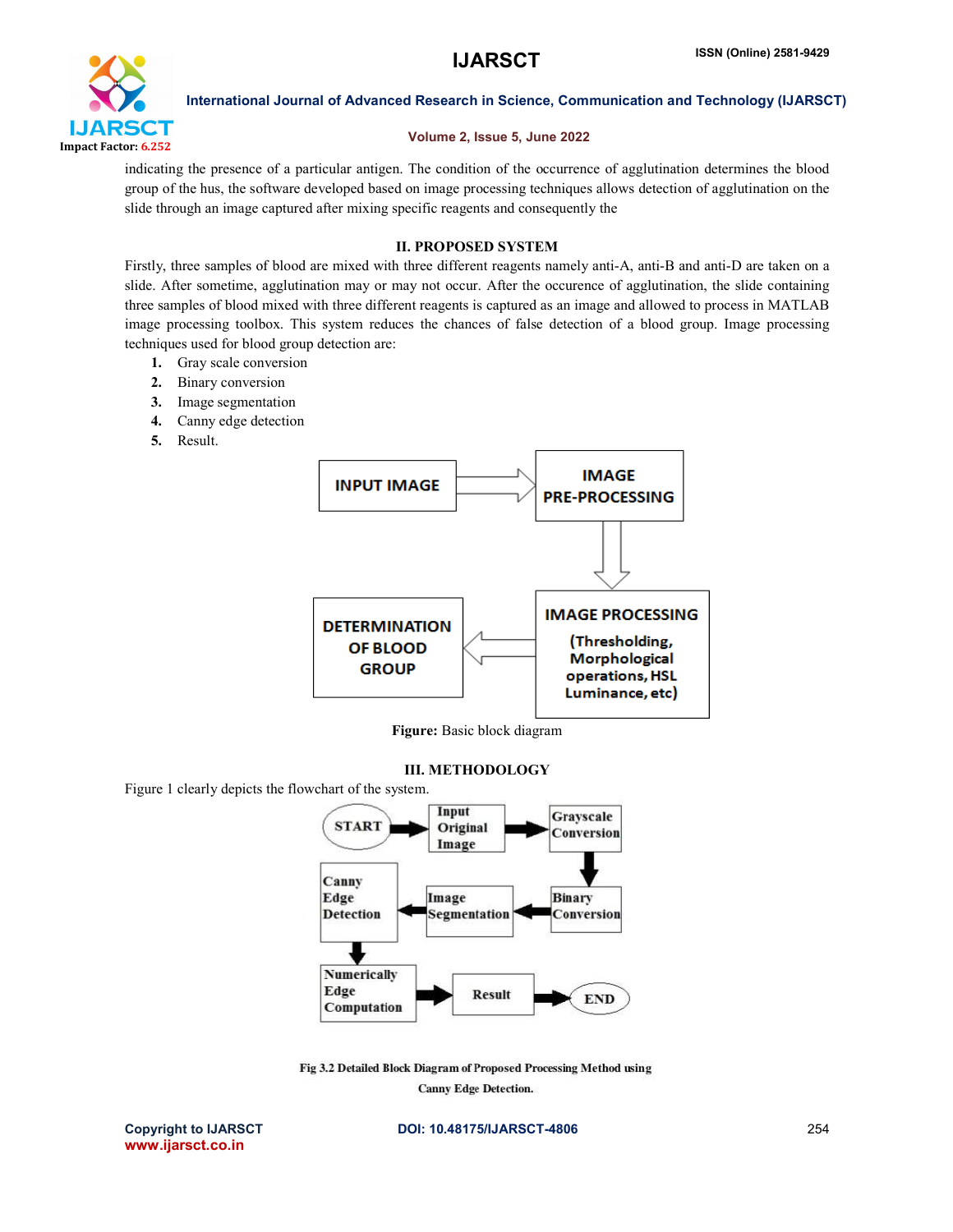

#### Volume 2, Issue 5, June 2022

# 3.1 Input Original Images

Three samples of blood are taken on a slide, each mixed with reagent anti-A, anti-B, anti-D respectively and images of slide are taken. These images are digital images stored in JPEG format and they are pre-processed using colour plane extraction. The original slide test image used as input is as shown in figure.

# 3.2 Gray Scale Conversion

RGB image is based on RGB Color Model where Red, Green and Blue lights are combined together in numerous ways to reproduce a broad array of colors. The name of the model comes from these additive primary colors. The main approach of this color model is representing and displaying the images in electronic system. It is a device dependent color model where different devices can detect a given RGB value through the color elements and properties and their response to the individual R, G, and B levels.



# 3.3 Binary Conversion (Thresholding)

Thresholding operation in image processing is used to create binary images. The gray scale samples are clustered into two parts as background and object. In this case, multilevel thresholding is performed using Otsu's method. More than one threshold are determined for a given image and segmentation is done creating certain regions. One background with many objects is the result of this multilevel thresholding. It is a clustering-based image thresholding. Figure 5 shows the result of multilevel thresholding using Otsu's method.



Morphology is a tool of extracting image components that are useful in the representation. In morphological operation, there are two fundamental operations such as dilation and erosion, in terms of the union of an image with translated shape called



### 3.4 Image Segmentation

Segmentation is the process of dividing a digital image into multiple segments within the sets of pixel



# 3.5 Canny Edge Detection

Canny approach is a way of edge detection in image processing which works by detecting discontinuities in brightness. Canny edge detection is a multistep detection algorithm which can detect edges from the pixel image.

www.ijarsct.co.in